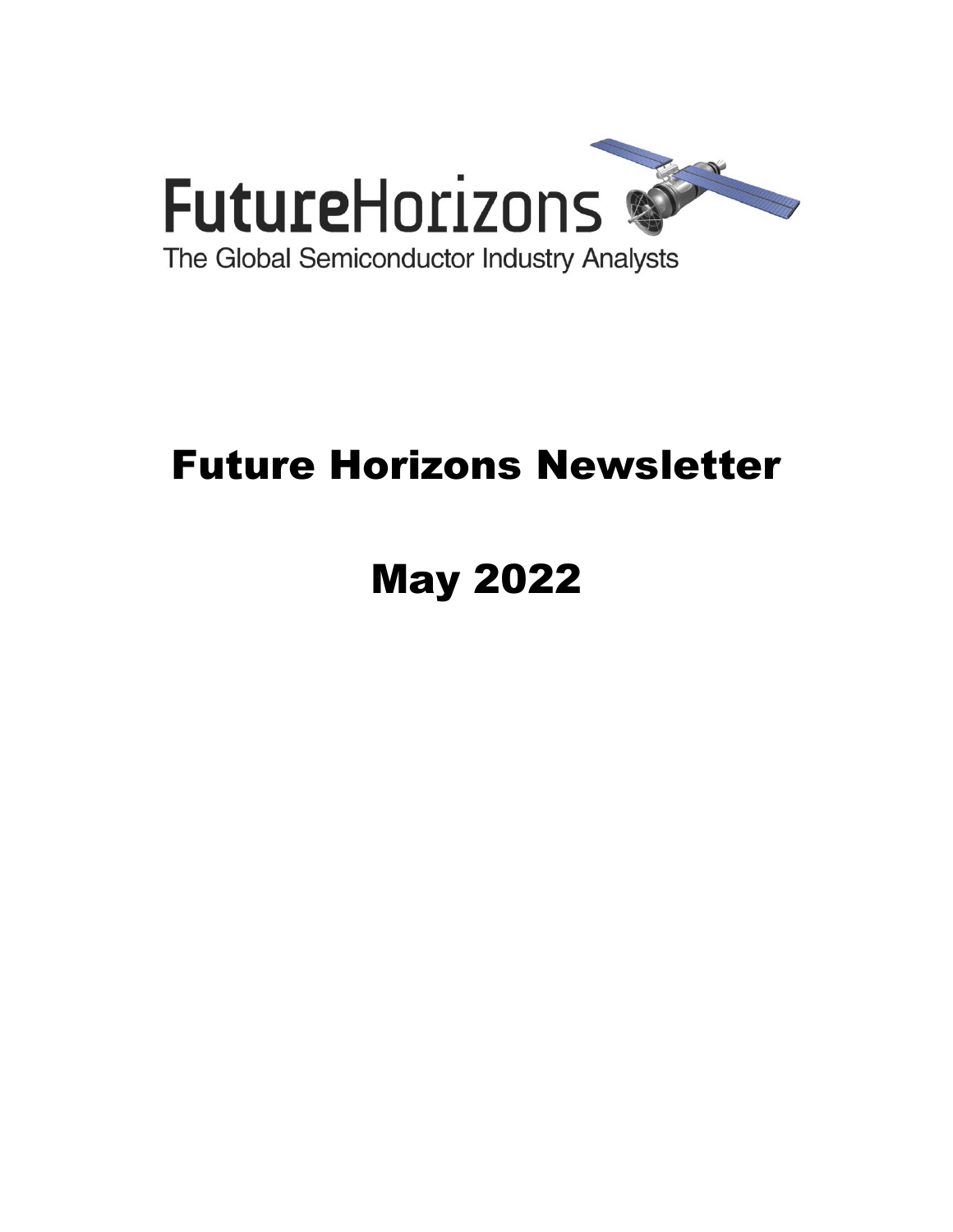## Contents Page

| <b>Industry News by Company</b>              | Page 03 - 05 |
|----------------------------------------------|--------------|
| <b>Industry News &amp; Trends</b>            | Page 06 - 07 |
| <b>East European News &amp; Trends</b>       | Page 08 - 09 |
| <b>World Economic Round Up</b>               | Page 10      |
| <b>Future Horizons &amp; Industry Events</b> | Page 11      |

Future Horizons Ltd, • Blakes Green Cottage, Stone Street Seal TN15 0LQ • England 2 Tel: +44 1732 740440 • Fax: +44 1732 740442 Affiliates in Europe, India, Israel, Japan, Russian, San Jose California, USA e-mail: mail@futurehorizons.com • www.futurehorizons.com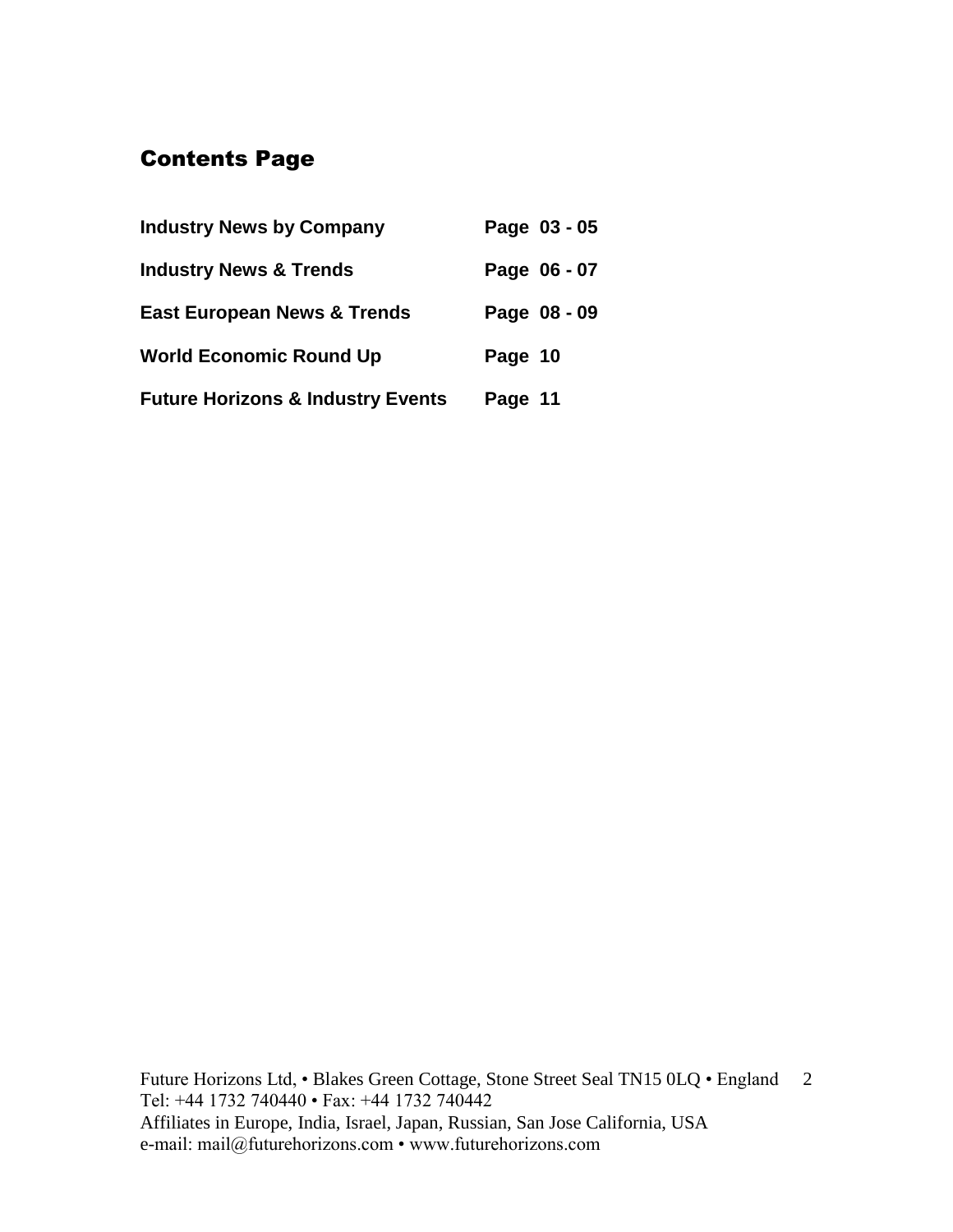#### Industry News By Company

#### **[AMD's Xilinx Platform Enables Open Radios For Meta Project](https://www.fierceelectronics.com/iot-wireless/amds-xilinx-platform-enables-open-radios-meta-project)**

Xilinx in late 2020 joined a new project led by Facebook and involving several network operators and vendors focused on developing a flexible new supply chain for more adaptive, open and "metaverse-ready" radio access networks (RANs) for OpenRANbased 4G and 5G networks.

More than a year and a half later, Xilinx is now owned by AMD, and Facebook is part of newly-named parent organization Meta Platforms, and the project, called Evenstar, is now led by Meta Connectivity. The names have changed, but the project continues to advance, with an announcement from AMD this week that its Xilinx Zynq UltraScale+ RF system-on-a-chip platform has enabled the development of multiple Evenstar radio units (RUs) to expand 4G/5G network infrastructure options with new RAN reference design options.

#### **[ASML to Add Capacity Amid Unprecedented Demand](https://www.eetimes.eu/asml-to-add-capacity-amid-unprecedented-demand/?utm_source=newsletter&utm_campaign=link&utm_medium=EETimesEuropeWeekly-20220428)**

ASML is the only manufacturer of critical EUV lithography machines, and demand has skyrocketed with the global chip shortage. Ensuring that capacity matches demand is now its priority.

For the first quarter of 2022, the Veldhoven, Netherlands-based company reported net sales of  $\epsilon$ 3.5 billion, at the high end of its guidance. The gross margin also came in at the guidance of 49.0%.

Currently, the demand for its systems exceeds its production capacity. To overcome this bottleneck, ASML said it aims to expand capacity together with its supply chain partners in the years to come.

"We continue to see unprecedented customer demand across all market segments, from both advanced and mature nodes, driving demand across our entire product portfolio," commented ASML president and CEO Peter Wennink during an investor call on April 20, 2022. "We are running at maximum capacity and expect demand to exceed supply well into next year.

#### **[Bosch Invests In Capacity To Tackle Semiconductor Shortage](https://www.automotivelogistics.media/tier-suppliers/bosch-invests-in-capacity-to-tackle-semiconductor-shortage/42947.article)**

The wafers made at Reutlingen are thin slices of semiconductor, such as a crystalline silicon (c-Si), used for the fabrication of integrated circuits. The automotive industry is currently suffering a severe shortage of semiconductor chips as a consequence of cancelled orders

Bosch is now investing more than  $E250m$  (\$268.6m) to expand global facilities up to 2025, which it said includes more production and clean-room facility space. That includes at Reutlingen and Dresden in Germany, and in Penang, Malaysia.

Future Horizons Ltd, • Blakes Green Cottage, Stone Street Seal TN15 0LQ • England 3 Tel: +44 1732 740440 • Fax: +44 1732 740442 Affiliates in Europe, India, Israel, Japan, Russian, San Jose California, USA e-mail: mail@futurehorizons.com • www.futurehorizons.com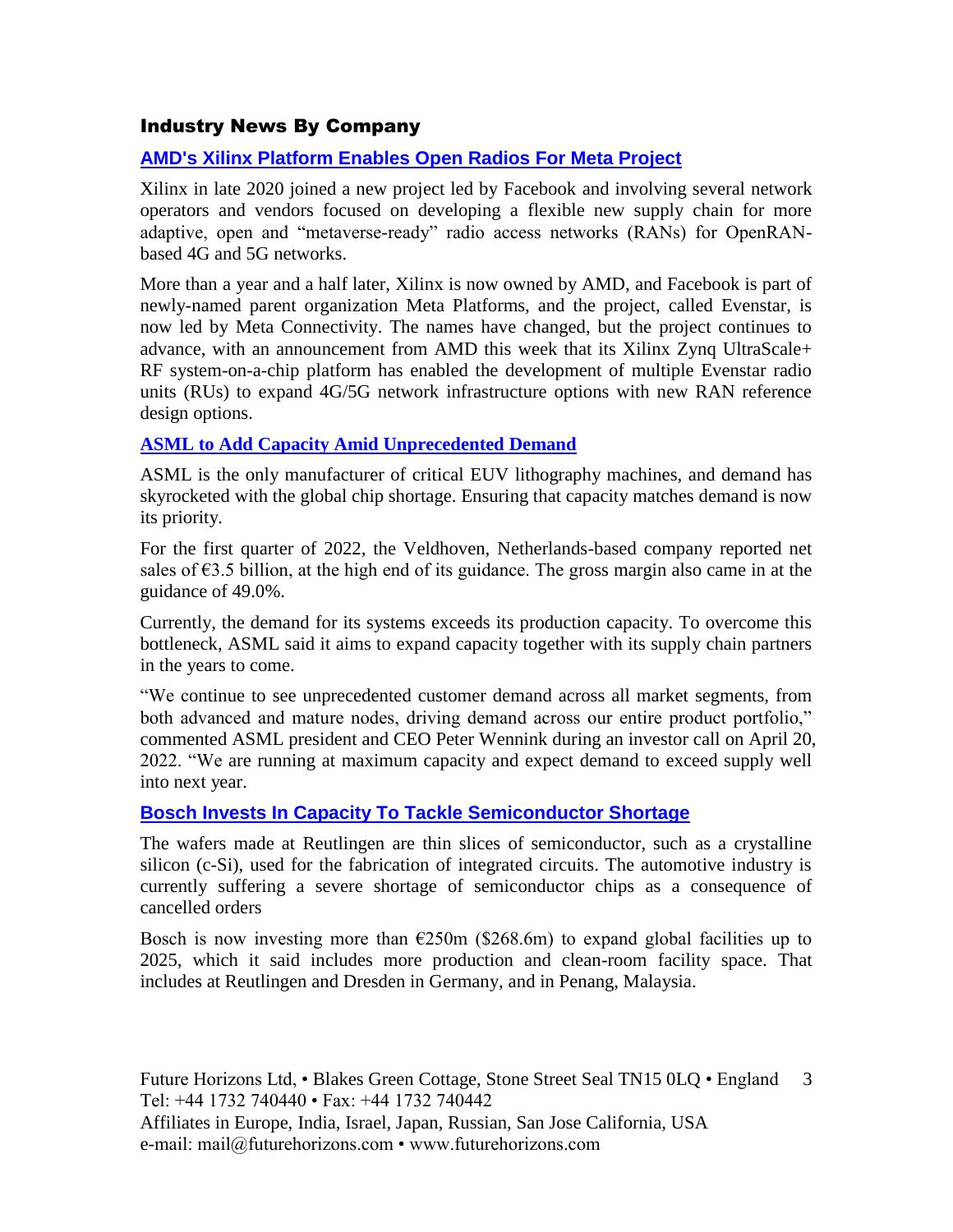Around €50m of that overall expenditure will be invested at Reutlingen and by the end of 2025 Bosch will have expanded clean-room space in Reutlingen from around 35,000 sq.m at present to over 44,000 sq.m

#### **[Infineon's New Battery Management Ics Offer Excellent Measurement](https://www.infineon.com/cms/en/about-infineon/press/market-news/2022/INFATV202204-072.html)  [Performance And Enable Optimized Battery Lifetime](https://www.infineon.com/cms/en/about-infineon/press/market-news/2022/INFATV202204-072.html)**

Munich, Germany – 26 April, 2022 – Infineon Technologies AG (FSE: IFX / OTCQX: IFNNY) introduces a new family of battery management ICs, including TLE9012DQU and TLE9015DQU. The ICs enable an optimized solution for battery cell monitoring and balancing. Combining excellent measurement performance with the highest application robustness, the new battery management ICs are a competitive system-level solution for battery modules, cell-to-pack and cell-to-car battery topologies. The devices are suitable for a wide range of industrial, consumer and automotive applications such as mild hybrid electric vehicles (MHEV), hybrid electric vehicles (HEV), plug-in hybrid electric vehicles (PHEV) and battery-powered electric vehicles (BEV). Additional applications include energy storage systems and battery management systems for electric two- and three-wheelers.

"With the TLE9012DQU and TLE9015DQU, Infineon achieves an important milestone and completes its battery management system offering", says Finn Felsberg, Senior Vice President and General Manager Automotive Power Integration and Supply at Infineon. "Customers benefit from the interoperability of Infineon's components as well as from the broad software offering. As a result, development efforts can be minimized and time to market can be reduced."

#### **[TSMC To Begin Japanese Fab Construction](https://electronics360.globalspec.com/article/18031/tsmc-to-begin-japanese-fab-construction)**

The world's largest foundry is conducting an interesting experiment with the Japanese fab, located in Kumamoto Prefecture, by teaming up with various Japanese companies to secure capacity.

Already TSMC has signed up Sony Semiconductors and Denso Corp. to have a stake in the new subsidiary called Japan Advanced Semiconductor Manufacturing Inc. (JASM). Sony has invested \$500 million in JASM for a 20% equity stake while it was announced earlier this year that Denso would invest \$350 million for a 10% stake in JASM.

In total, the fab will have an investment of \$8.6 billion including subsidies from the Japanese government. The government will use its stake in the fab to bolster supply chain for semiconductors to improve the economic security.

The Kumamoto fab will be built in the town of Kikuyo and hire about 1,700 employees including some 320 people on loan from TSMC. The goal is to help ease the global semiconductor shortage that has been impacting the supply chain since late 2020 due to the outbreak of COVID-19.

Future Horizons Ltd, • Blakes Green Cottage, Stone Street Seal TN15 0LQ • England 4 Tel: +44 1732 740440 • Fax: +44 1732 740442 Affiliates in Europe, India, Israel, Japan, Russian, San Jose California, USA e-mail: mail@futurehorizons.com • www.futurehorizons.com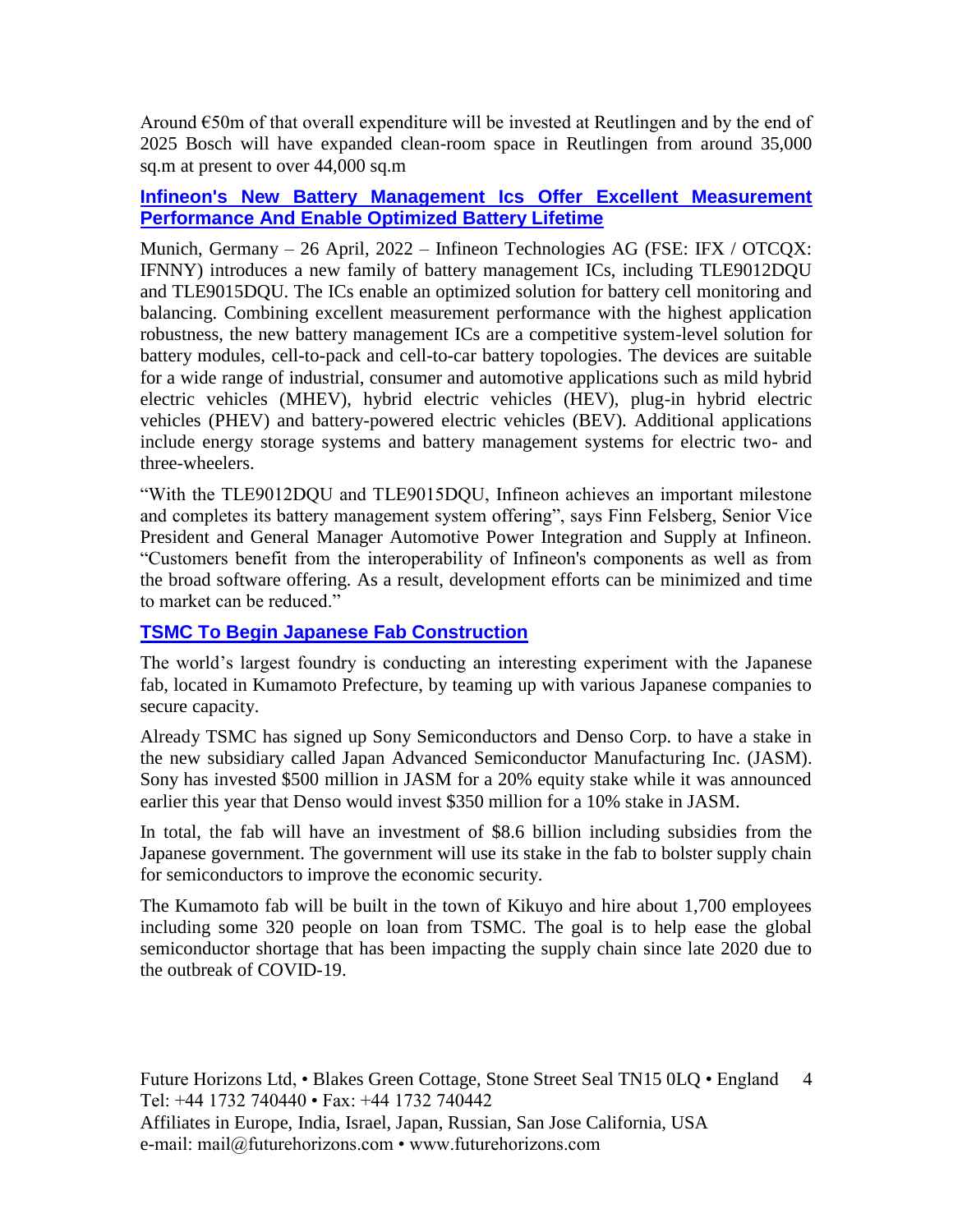#### **[Vector Signal Generator For Wireless Technology's Next Frontier](https://electronics360.globalspec.com/article/18112/vector-signal-generator-for-wireless-technology-s-next-frontier)**

Applications testing for new 5G mobile communications, 6G research, satellite communications and radar requires signal generation equipment for a wide range of frequencies. That includes the extremely high frequency (EHF) band known as the millimeter wave (mmWave) spectrum. Testing equipment must also account for applications adopting multi-antenna techniques to ensure high-throughput and robust communications, such as spatial diversity, spatial multiplexing and beamforming.

Enter the M9484C VXG vector signal generator from Keysight Technologies Inc., which expands the company's VXG series portfolio with real-time capabilities. The fourchannel vector signal generator offers frequency up to 54 GHz and up to 5 GHz of radio frequency (RF) bandwidth and low phase noise in a single instrument. When used with a V3080A vector signal generator frequency extender, its frequency range can be expanded up to 110 GHz to address the needs for the latest and evolving standards.

Future Horizons Ltd, • Blakes Green Cottage, Stone Street Seal TN15 0LQ • England 5 Tel: +44 1732 740440 • Fax: +44 1732 740442 Affiliates in Europe, India, Israel, Japan, Russian, San Jose California, USA e-mail: mail@futurehorizons.com • www.futurehorizons.com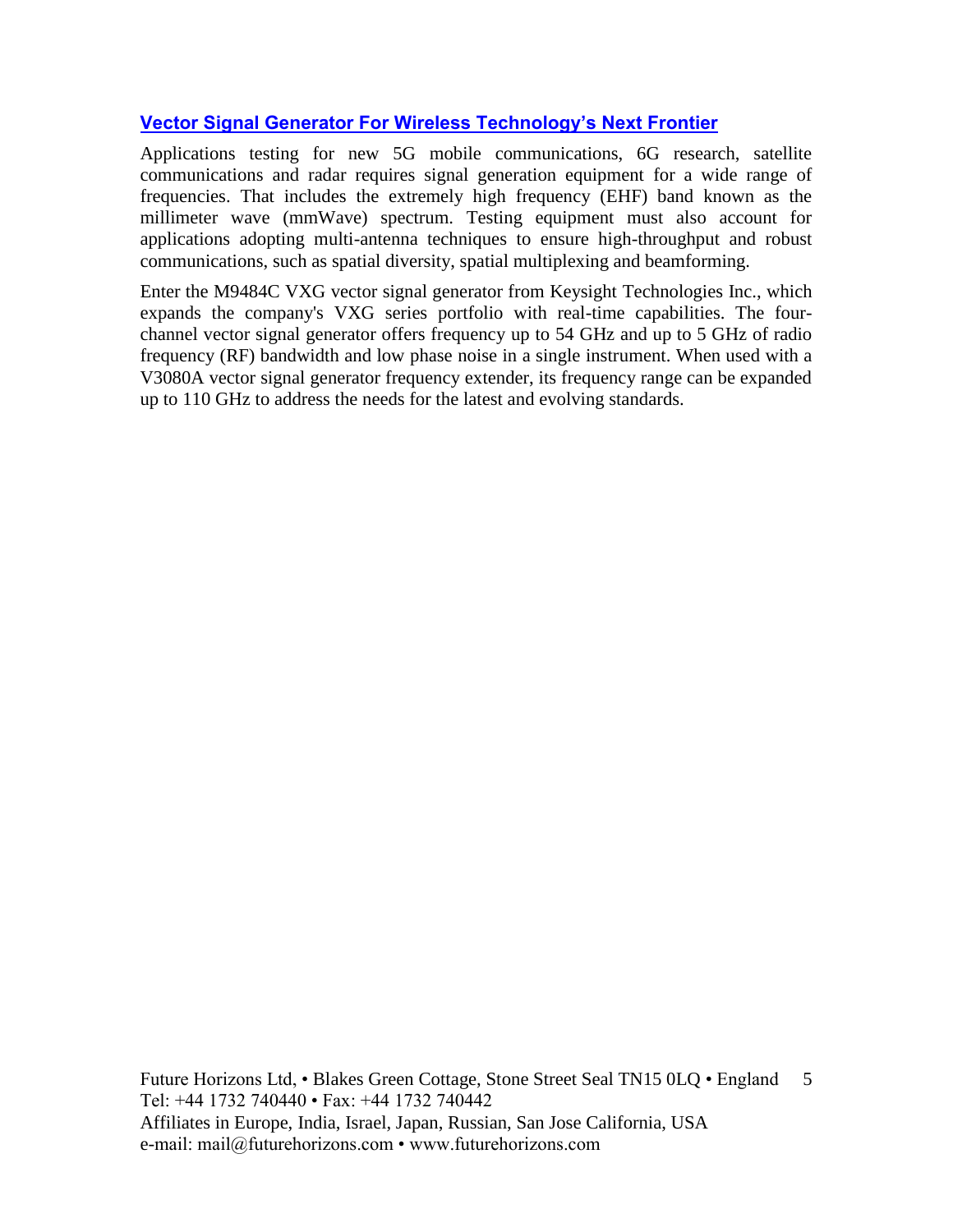#### Industry News & Trends

#### **[At Wolfspeed's Semiconductor Fab, New Technology Will Help Electric](https://eu.uticaod.com/story/news/local/2022/05/02/how-semiconductor-chips-made-wolfspeeds-mohawk-valley-fab/9556205002/)  [Cars Charge Faster](https://eu.uticaod.com/story/news/local/2022/05/02/how-semiconductor-chips-made-wolfspeeds-mohawk-valley-fab/9556205002/)**

Electric vehicles. Home appliances. Wind turbines and solar panels. Smartphones.

Semiconductors are found in dozens of electronic systems we all use everyday. Any computerized system uses them; a U.S. International Trade Commission analysis found as many as 3,500 semiconductors are used in modern vehicles.

Wolfspeed's \$1 billion facility, located just north of Utica in Upstate New York, opened April 25 and will produce components for silicon-carbide semiconductors to meet the growing need.

Members of the media, including the Observer-Dispatch, were allowed a look inside the world's first 200 mm silicon carbide fab during its grand opening to see what makes it tick.

#### **[Japan Considers Programs To Develop Talent In Semiconductor And](https://www.japantimes.co.jp/news/2022/05/02/business/economy-business/japan-chipmakers-battery-program/)  [Battery Tech](https://www.japantimes.co.jp/news/2022/05/02/business/economy-business/japan-chipmakers-battery-program/)**

Japan is considering establishing talent development programs involving industry, academia and government sectors across the country to boost domestic development in semiconductors and batteries, government sources said Sunday.

The programs, which will be based on a framework established in the Kyushu region in March, aim to secure human resources for industries becoming increasingly important in an era of digitalization and decarbonization, as demand for such professionals around the world grows, according to an official of the Ministry of Economy, Trade and Industry.

A joint chipmaking venture established by Taiwan Semiconductor Manufacturing Co. (TSMC) and Sony Group Corp., as well as Kyushu University and nine local governments from all seven prefectures in Kyushu, are among those involved in the program on the southwestern main island.

#### **[More Than Moore](https://www.eetimes.com/more-than-moore/?utm_source=newsletter&utm_campaign=link&utm_medium=EETimesDaily-20220503&oly_enc_id=8919F4532689J1C)**

The semiconductor sector is seeing a new wave of expansion. While there has never been a greater demand for chip innovation, Moore's Law 2D scaling is stalling. With each successive iteration, chip shrinking takes longer and costs more. As chipmakers and systems strive to continue driving advancements in power, performance, area, cost, and speed to market, new design and production paradigms are required.

The next revolution in advanced packaging provides a major improvement over conventional multi–chip packaging techniques, with the substrate's wiring used to complete the electrical interconnections between chips. Each successive technology offers higher I/O density, as well as lower power consumption per bit of data transfer. Nirmalya Maity, corporate vice president of Advanced Packaging at Applied Materials, writes in this special project how to accelerate the trend through advanced packaging techniques.

Future Horizons Ltd, • Blakes Green Cottage, Stone Street Seal TN15 0LQ • England 6 Tel: +44 1732 740440 • Fax: +44 1732 740442

Affiliates in Europe, India, Israel, Japan, Russian, San Jose California, USA e-mail: mail@futurehorizons.com • www.futurehorizons.com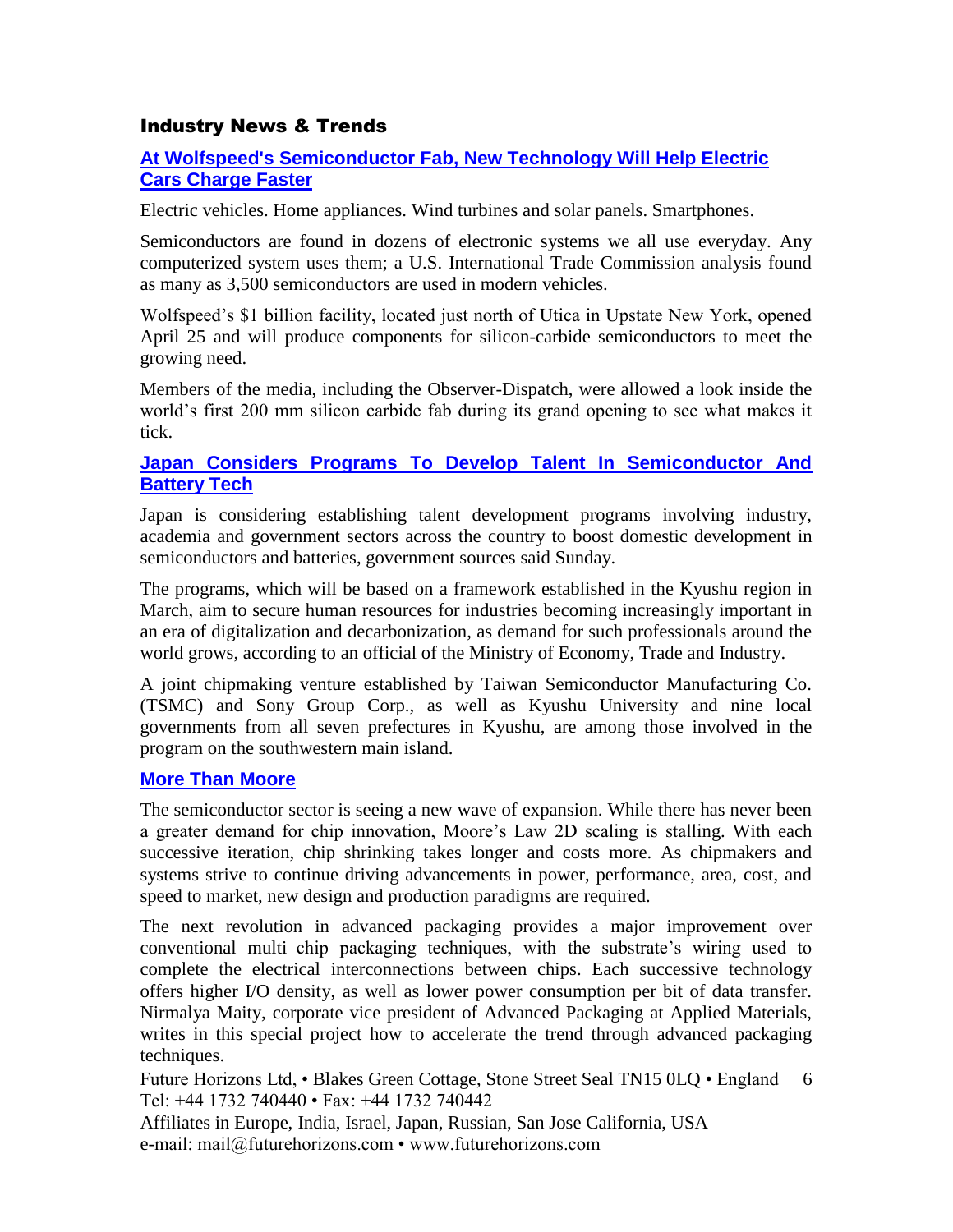#### **[Okmetic to Build €400m Wafer Fab, Create 500 Jobs in Finland](https://www.eetimes.eu/okmetic-to-build-e400m-wafer-fab-create-500-jobs-in-finland/?utm_source=newsletter&utm_campaign=link&utm_medium=EETimesEuropeWeekly-20220512)**

Okmetic, a Finnish manufacturer of silicon wafers for MEMS, sensor, RF and power devices, unveiled its plans to more than double its current production capacity by building a new silicon wafer fab at its headquarters in Vantaa, Finland. Production is expected to start in 2025.

Okmetic's existing facility in Vantaa focuses on crystal growing and production of 150- 200 mm silicon wafers, such as silicon-on-insulator (SOI) wafers with and without cavities, high-resistivity RFSi wafers as well as patterned wafers, SSP and DSP wafers, TSV wafers and wafers for power devices.

Over the years, Okmetic has expanded its facilities several times. For example, an increase in SOI wafer capacity was announced in 2011 and an investment on patterning line took place in 2017. Over the period 2017-2021, the company invested more than  $€100$  million in increasing its production capacity.

#### **[NASA Begins Several Air Taxi Projects](https://electronics360.globalspec.com/article/18071/nasa-begins-several-air-taxi-projects)**

NASA is researching advanced air mobility (AAM) vehicles and vertiports as potential use cases for future airspace travel and exploration.

NASA's AAM division is researching where vertiports or vertiplexes — multiple vertiports near each other — will work into existing infrastructure such as airports and heliports. NASA is also investigating new landing areas that can be created from repurposed areas, purpose built sites or integrated into existing buildings such as train or bus stations.

Many of these AAM aircraft will be electric vertical takeoff and landing (eVTOL), aircraft that can take off and land vertically like helicopters or helipads. Early use of eVTOLS will occur using existing airports but in the future vehicles will be able to land on top of buildings or other spaces in crowded urban areas, NASA said.

Many of NASA's projects will work on automation of these vehicles, reducing noise, developing vertiports and vehicle design as well as safety.

#### **[Apple Begins Development Of OLED Panel Without Polarizer](http://www.thelec.net/news/articleView.html?idxno=4026)**

Apple has begun the development of an OLED panel that doesn't use a polarizer, TheElec has learned.

The removable of the polarizer on the panel will allow them to be made thinner, which makes them more optimal for foldable panels, sources said.

Polarizers are used to allow only lights in certain directions to pass through, thereby improving the visibility of the display.

However, its use lessens the brightness, thereby affecting the luminance efficiency of the panel as well. Companies usually increase the power consumption of the panels to offset this but this also leads to less lifespan for the panel

Future Horizons Ltd, • Blakes Green Cottage, Stone Street Seal TN15 0LQ • England 7 Tel: +44 1732 740440 • Fax: +44 1732 740442 Affiliates in Europe, India, Israel, Japan, Russian, San Jose California, USA e-mail: mail@futurehorizons.com • www.futurehorizons.com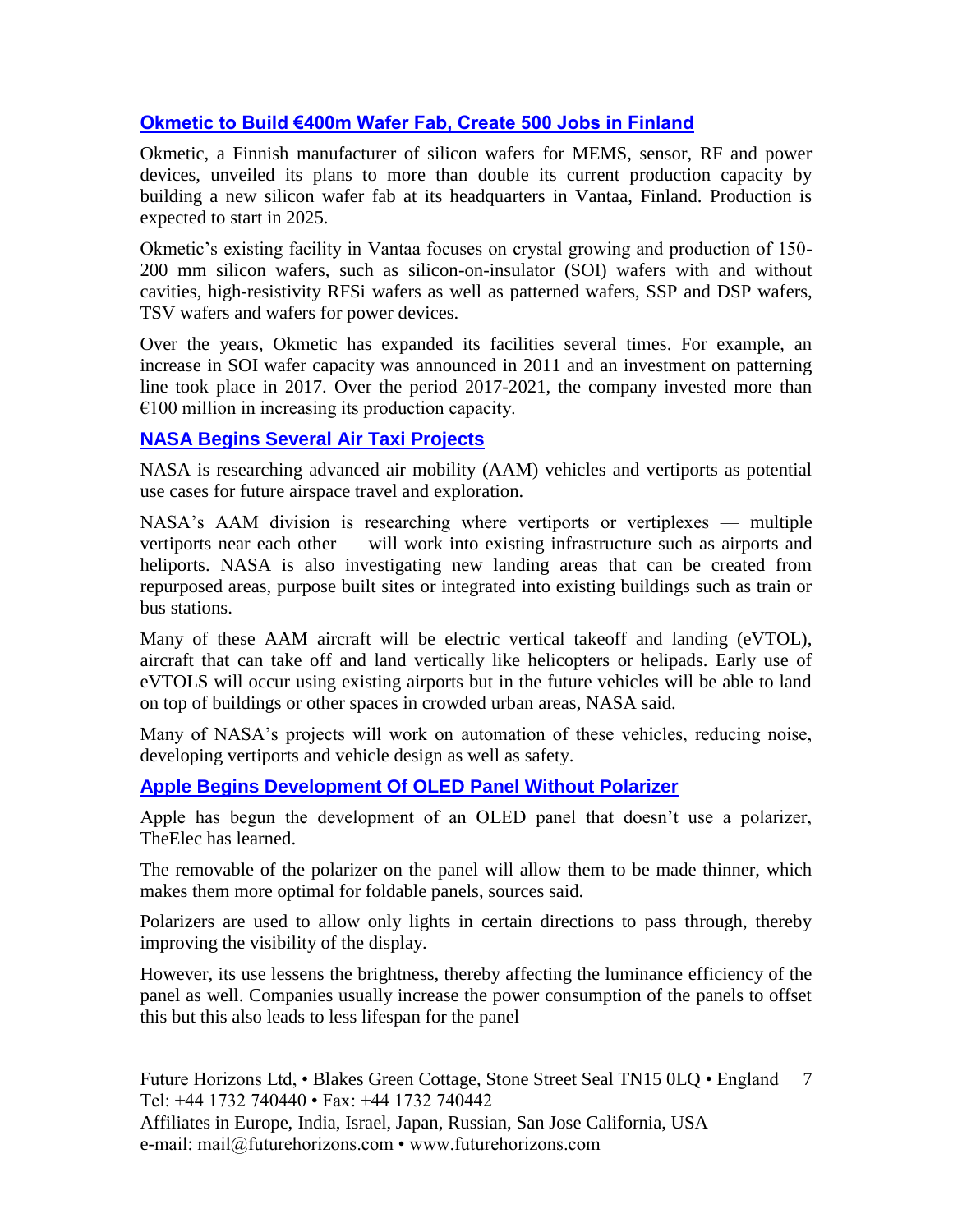#### East European News & Trends

#### **[Russia To Develop Its Own Semiconductors](https://electronics360.globalspec.com/article/18021/report-russia-to-develop-its-own-semiconductors)**

Russia plans to develop domestic semiconductors initially targeting 90 nm processes later this year with a long-term goal to eventually produce 28 nm processes by 2030.

According to a report from Cnews, the plan is being put in place because of the sanctions placed on the country due to the war in Ukraine and tech companies no longer shipping parts to the region.

The country plans to spend up to \$38.4 billion to develop its semiconductor business.

Numerous tech companies have pulled out of shipping parts to Russia after the invasion of Ukraine including semiconductor vendors, automakers, search engines, computer firms and networking equipment operators. Many of these companies have decided to also cut ties completely with the country and will no longer do business there.

Taiwan Semiconductor Manufacturing Co. (TSMC) and Samsung, which acted as foundries for Russian chips, will also no longer supply the region following the sanctions from the U.S. and other countries.

#### **[Tech Companies Continue To Pull Out Of Russian Market](https://electronics360.globalspec.com/article/18007/tech-companies-continue-to-pull-out-of-russian-market)**

As the war in the Ukraine continues, tech companies are distancing themselves further from Russia.

Nokia said it will exit the Russian market entirely after already suspending deliveries and stopping new business. The limited activities the company had in Russia will also be discontinued.

Nokia said for humanitarian reasons — ensuring the continued flow of information and access to the internet outside of Russia — it would provide necessary support to maintain the networks and are applying for relevant licensing to enable this support in compliance with current sanctions.

Nokia said since Russia accounted for less than 2% of its net sales in 2021, this decision is not expected to impact its 2022 outlook financially.

#### **[Scientists Develop Promising Material For Industrial 3D Printing](http://www.marchmontnews.com/Materials-Extraction/Central-regions/23717-Scientists-develop-promising-material-for-industrial-3D-printing--.html)**

Material science researchers at Rosatom, Russia's umbrella for nuclear energy companies, have used local raw material to develop composite paste for the 3D printing of silicon carbide based ceramics to be used in the next generation of nuclear reactors, Scientific Russia reported.

Future Horizons Ltd, • Blakes Green Cottage, Stone Street Seal TN15 0LQ • England 8 Tel: +44 1732 740440 • Fax: +44 1732 740442 Affiliates in Europe, India, Israel, Japan, Russian, San Jose California, USA e-mail: mail@futurehorizons.com • www.futurehorizons.com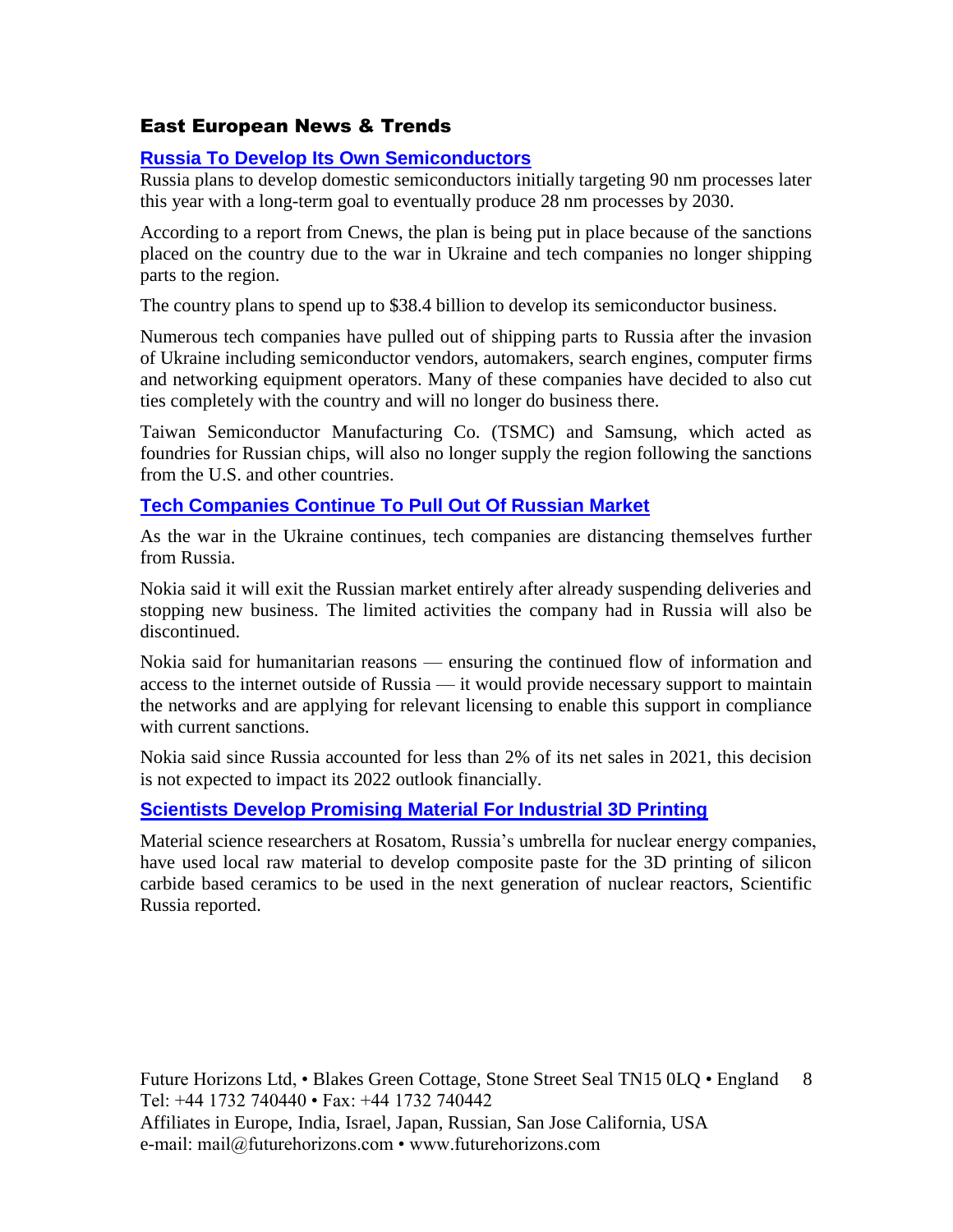#### **[Automakers Impacted By Russian War On Ukraine](https://electronics360.globalspec.com/article/17921/automakers-impacted-by-russian-war-on-ukraine)**

Automotive brands in Russia are facing dual pressures of international public opinion and corporate losses due to the ongoing war in Ukraine, affecting Renault-Nissan, Hyundai and Volkswagen, according to new data from TrendForce.

The Russian war on Ukraine has led to automotive factories in Russia closing and the import of vehicles has stopped due to sanctions on Russia. TrendForce said that if foreign-funded companies choose to permanently suspend business or withdraw from the market, the Russian government is likely to nationalize its business assets.

Renault-Nissan acquired the Russian brand Lada and currently has a market share of 32%, the largest automotive brand in the country followed by Hyundai with 23% and Volkswagen at 12%.

Renault-Nissan is the largest shareholder of domestic automaker Avtovaz. If Russia nationalized or sales are lost, the impact to Renault cannot be underestimated, TrendForce said. Even if production is resumed at some point, the depreciation of the ruble will greatly increase the cost of importing components.

Future Horizons Ltd, • Blakes Green Cottage, Stone Street Seal TN15 0LQ • England 9 Tel: +44 1732 740440 • Fax: +44 1732 740442 Affiliates in Europe, India, Israel, Japan, Russian, San Jose California, USA e-mail: mail@futurehorizons.com • www.futurehorizons.com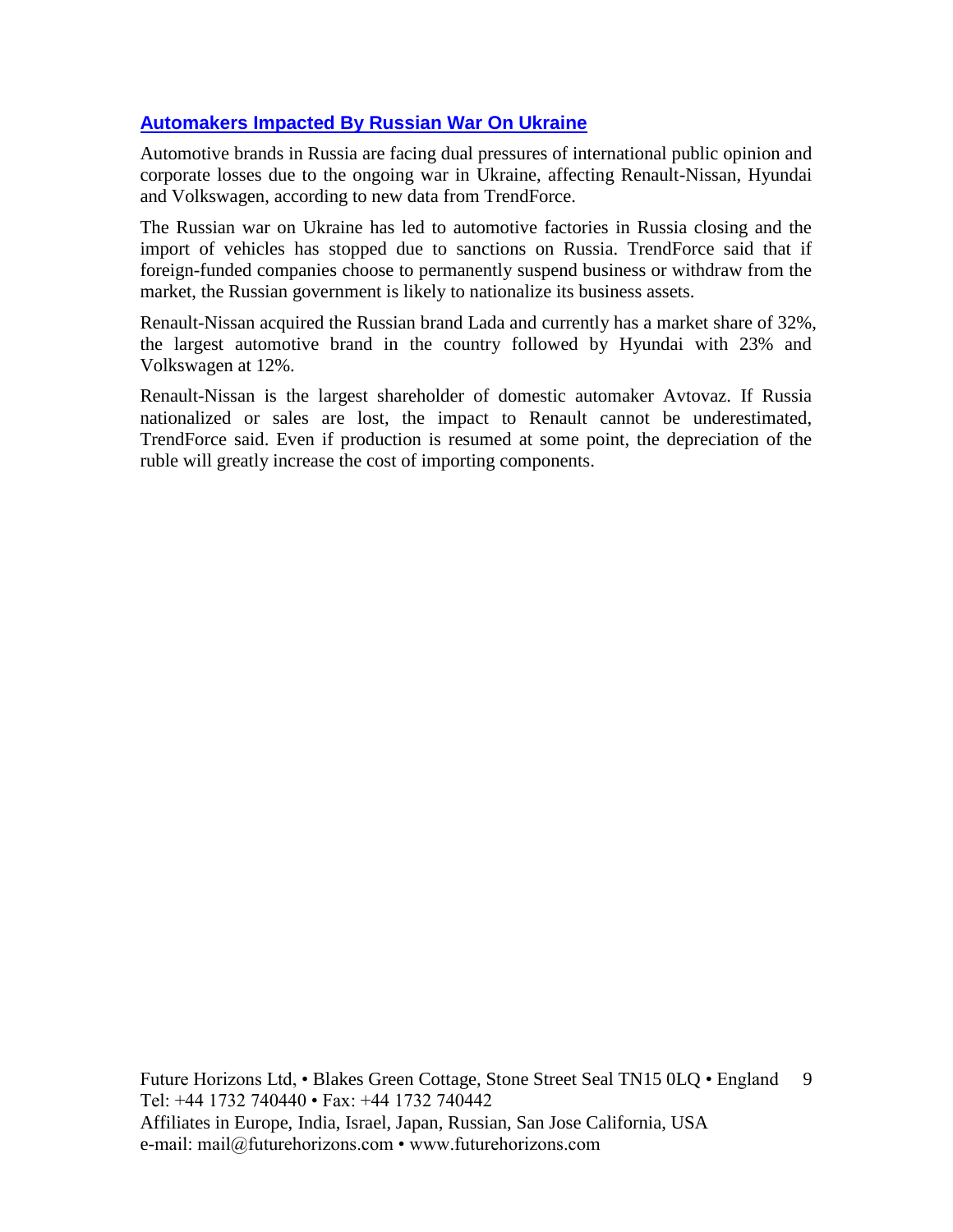#### World Economic Round Up

Is the global economy flying into a perfect storm, with Europe, China, and the US all entering downturns at the same time later this year? The risks of a global recession trifecta are rising by the day. A recession in Europe is almost inevitable if the war in Ukraine escalates, and Germany, which has been fiercely resisting calls to pull the plug on Russian oil and gas, finally relents. China is finding it increasingly difficult to sustain positive growth in the face of draconian Covid-19 lockdowns, which have already brought Shanghai to a screeching halt and now threaten Beijing. In fact, the Chinese economy may already be in recession and with US consumer prices currently increasing at their fastest rate in 40 years, prospects for a soft landing for prices without a big hit to growth look increasingly remote.

*The latest economic news by country to include USA, Europe, UK, Japan, China, Asia Pacific and India can be found each month in our [Semiconductor Monthly](http://www.futurehorizons.com/page/18/Global-Semiconductor-Report)  [Report.](http://www.futurehorizons.com/page/18/Global-Semiconductor-Report)* 

Future Horizons Ltd, • Blakes Green Cottage, Stone Street Seal TN15 0LQ • England 10 Tel: +44 1732 740440 • Fax: +44 1732 740442 Affiliates in Europe, India, Israel, Japan, Russian, San Jose California, USA e-mail: mail@futurehorizons.com • www.futurehorizons.com